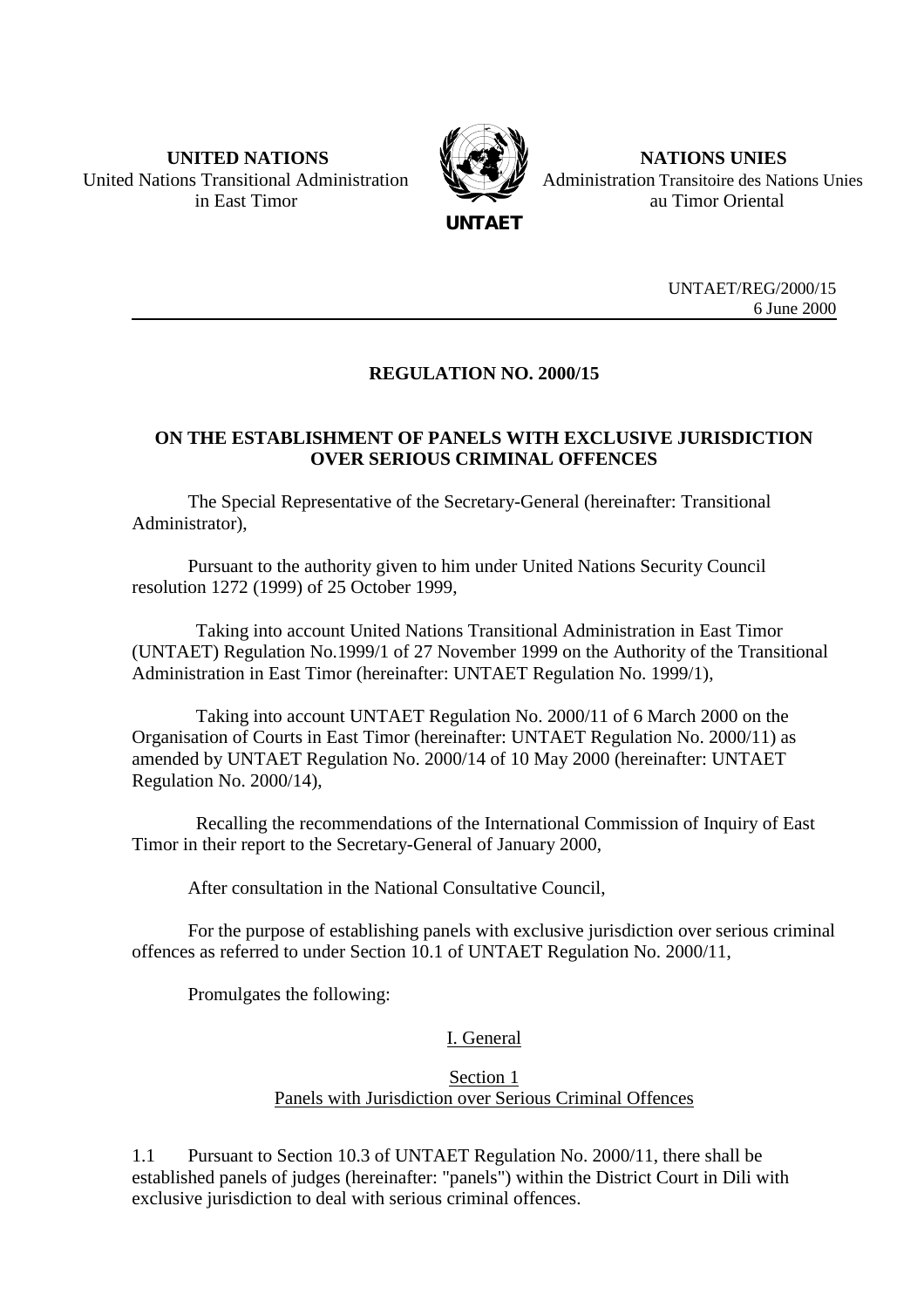1.2 Pursuant to Section 15.5 of UNTAET Regulation No. 2000/11 there shall be established panels within the Court of Appeal in Dili to hear and decide an appeal on a matter under Section 10 of UNTAET Regulation No. 2000/11, as specified in Sections 4 to 9 of the present regulation.

1.3 The panels established pursuant to Sections 10.3 and 15.5 of UNTAET Regulation No. 2000/11 and as specified under Section 1 of the present regulation, shall exercise jurisdiction in accordance with Section 10 of UNTAET Regulation No. 2000/11 and with the provisions of the present regulation with respect to the following serious criminal offences:

- (a) Genocide;
- (b) War Crimes;
- (c) Crimes against Humanity;
- (d) Murder;
- (e) Sexual Offences; and
- (f) Torture.

1.4 At any stage of the proceedings, in relation to cases of serious criminal offences listed under Section 10 (a) to (f) of UNTAET Regulation No. 2000/11, as specified in Sections 4 to 9 of the present regulation, a panel may have deferred to itself a case which is pending before another panel or court in East Timor.

# Section 2

### **Jurisdiction**

2.1 With regard to the serious criminal offences listed under Section 10.1 (a), (b), (c) and (f) of UNTAET Regulation No. 2000/11, as specified in Sections 4 to 7 of the present regulation, the panels shall have universal jurisdiction.

2.2 For the purposes of the present regulation, "universal jurisdiction" means jurisdiction irrespective of whether:

- (a) the serious criminal offence at issue was committed within the territory of East Timor;
- (b) the serious criminal offence was committed by an East Timorese citizen; or
- (c) the victim of the serious criminal offence was an East Timorese citizen.

2.3 With regard to the serious criminal offences listed under Section 10.1(d) to (e) of UNTAET Regulation No. 2000/11 as specified in Sections 8 to 9 of the present regulation, the panels established within the District Court in Dili shall have exclusive jurisdiction only insofar as the offence was committed in the period between 1 January 1999 and 25 October 1999.

2.4 The panels shall have jurisdiction in respect of crimes committed in East Timor prior to 25 October 1999 only insofar as the law on which the serious criminal offence is based is consistent with Section 3.1 of UNTAET Regulation No. 1999/1 or any other UNTAET Regulation.

2.5 In accordance with Section 7.3 of UNTAET Regulation No. 2000/11, the panels established by the present regulation shall have jurisdiction (*ratione loci*) throughout the entire territory of East Timor.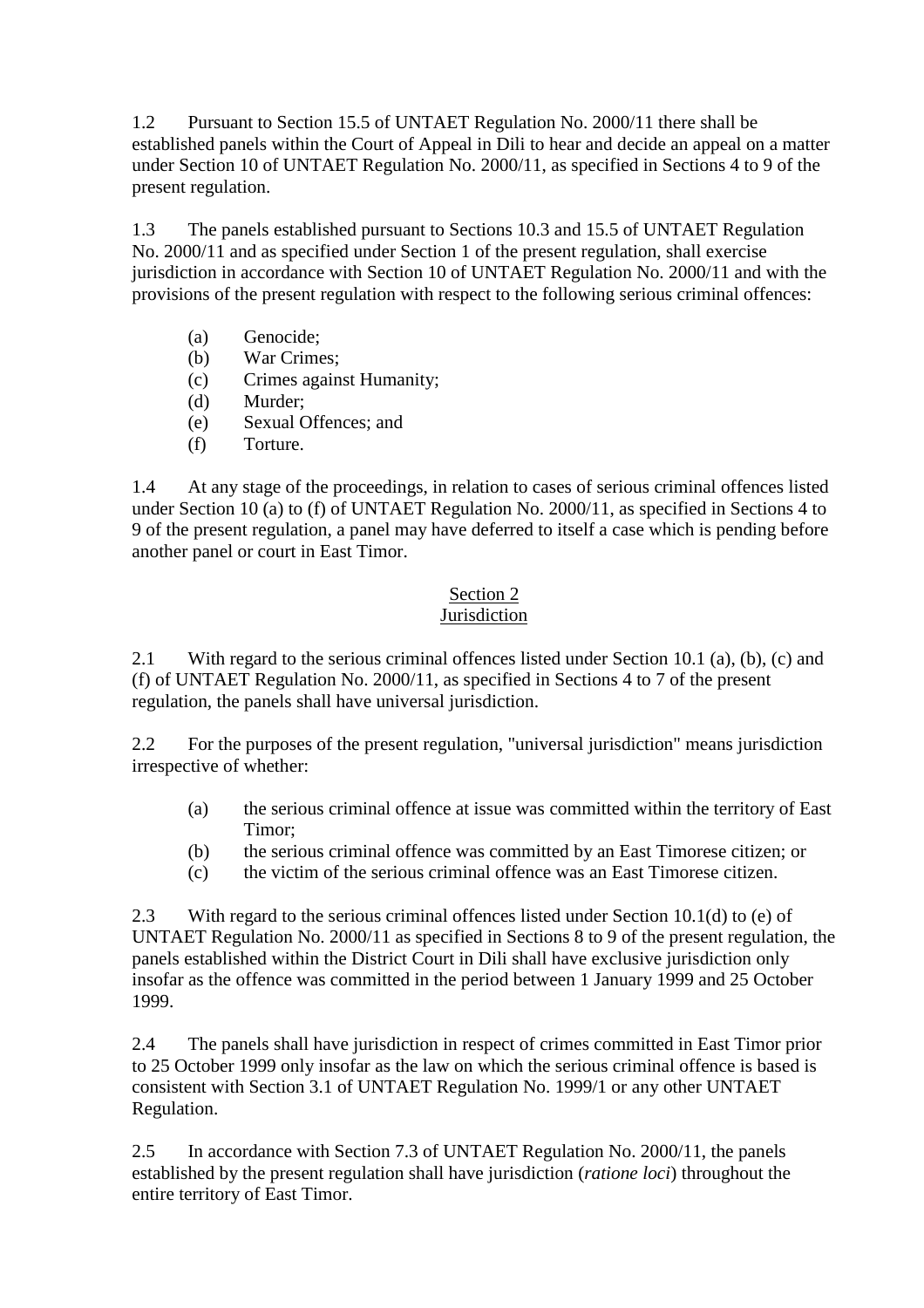### Section 3 Applicable Law

3.1 In exercising their jurisdiction, the panels shall apply:

(a) the law of East Timor as promulgated by Sections 2 and 3 of UNTAET Regulation No. 1999/1 and any subsequent UNTAET regulations and directives; and

(b) where appropriate, applicable treaties and recognised principles and norms of international law, including the established principles of the international law of armed conflict.

3.2 In the event of a change in the law applicable to a given case prior to a final judgement, the law more favourable to the person being investigated, prosecuted or convicted shall apply.

### II. Serious Criminal Offences

# Section 4 Genocide

For the purposes of the present regulation, "genocide" means any of the following acts committed with intent to destroy, in whole or in part, a national, ethnical, racial or religious group, as such:

- (a) Killing members of the group;
- (b) Causing serious bodily or mental harm to members of the group;
- (c) Deliberately inflicting on the group conditions of life calculated to bring about its physical destruction in whole or in part;
- (d) Imposing measures intended to prevent births within the group;
- (e) Forcibly transferring children of the group to another group.

### Section 5 Crimes Against Humanity

# 5.1 For the purposes of the present regulation, "crimes against humanity" means any of

the following acts when committed as part of a widespread or systematic attack and directed against any civilian population, with knowledge of the attack:

- (a) Murder;
- (b) Extermination;
- (c) Enslavement;
- (d) Deportation or forcible transfer of population;
- (e) Imprisonment or other severe deprivation of physical liberty in violation of fundamental rules of international law;
- (f) Torture;
- (g) Rape, sexual slavery, enforced prostitution, forced pregnancy, enforced sterilization, or any other form of sexual violence of comparable gravity;
- (h) Persecution against any identifiable group or collectivity on political, racial, national, ethnic, cultural, religious, gender as defined in Section 5.3 of the present regulation, or other grounds that are universally recognized as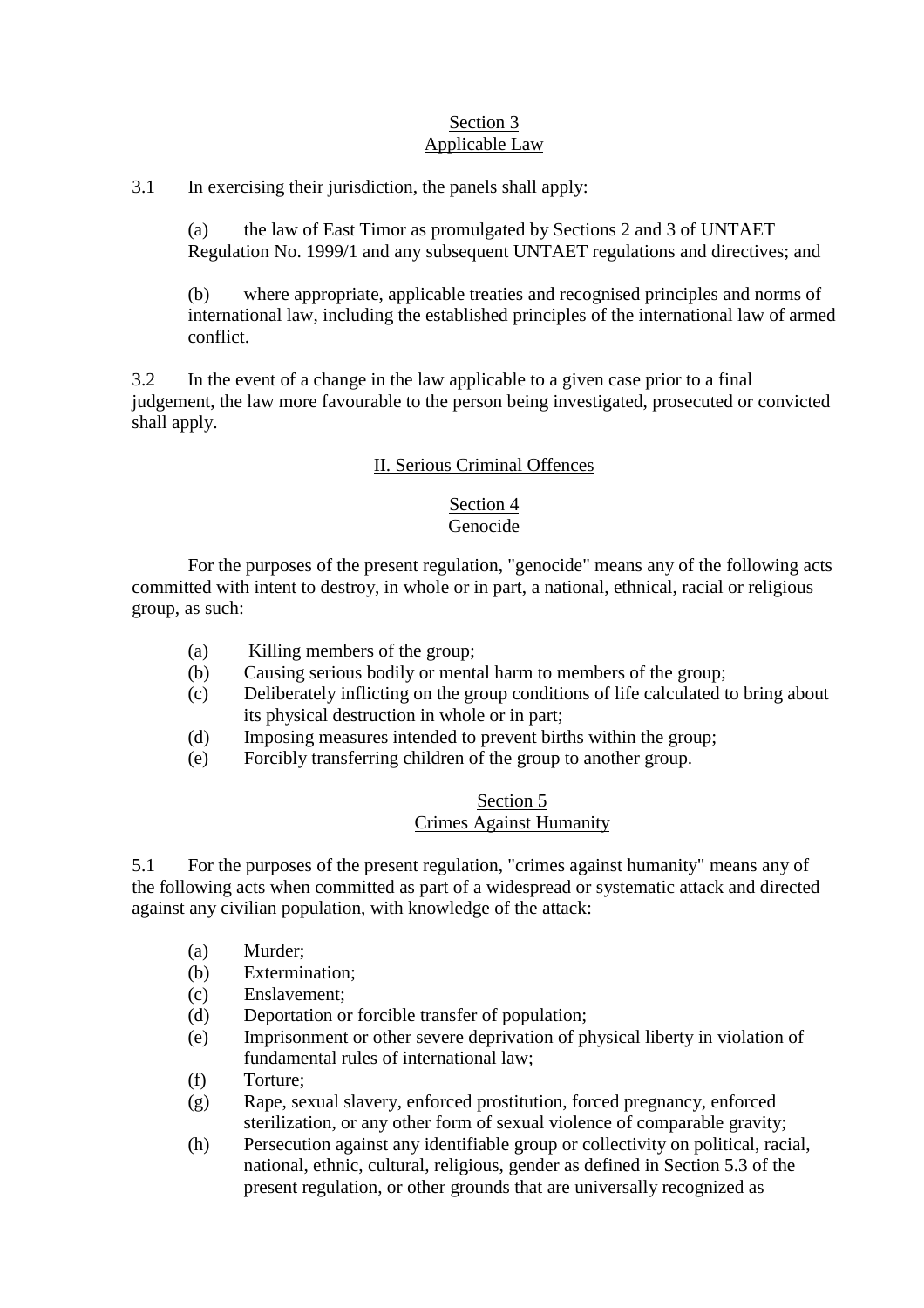impermissible under international law, in connection with any act referred to in this paragraph or any crime within the jurisdiction of the panels;

- (i) Enforced disappearance of persons;
- (j) The crime of apartheid;
- (k) Other inhumane acts of a similar character intentionally causing great suffering, or serious injury to body or to mental or physical health.
- 5.2 For the purposes of Section 5.1 of the present regulation:
	- (a) "Extermination" includes the intentional infliction of conditions of life, *inter alia* the deprivation of access to food and medicine, calculated to bring about the destruction of part of a population;
	- (b) "Enslavement" means the exercise of any or all of the powers attaching to the right of ownership over a person and includes the exercise of such power in the course of trafficking in persons, in particular women and children;
	- (c) "Deportation or forcible transfer of population" means forced displacement of the persons concerned by expulsion or other coercive acts from the area in which they are lawfully present, without grounds permitted under international law;
	- (d) "Torture" means the intentional infliction of severe pain or suffering, whether physical or mental, upon a person in the custody or under the control of the accused; except that torture shall not include pain or suffering arising only from, inherent in or incidental to, lawful sanctions;
	- (e) "Forced pregnancy" means the unlawful confinement of a woman forcibly made pregnant, with the intent of affecting the ethnic composition of any population or carrying out other grave violations of international law. This definition shall not in any way be interpreted as affecting national laws relating to pregnancy;
	- (f) "Persecution" means the intentional and severe deprivation of fundamental rights contrary to international law by reason of the identity of the group or collectivity;
	- (g) "The crime of apartheid" means inhumane acts of a character similar to those referred to in Section 5.1, committed in the context of an institutionalised regime of systematic oppression and domination by one racial group over any other racial group or groups and committed with the intention of maintaining that regime;
	- (h) "Enforced disappearance of persons" means the arrest, detention or abduction of persons by, or with the authorization, support or acquiescence of, a State or a political organization, followed by a refusal to acknowledge that deprivation of freedom or to give information on the fate or whereabouts of those persons, with the intention of removing them from the protection of the law for a prolonged period of time.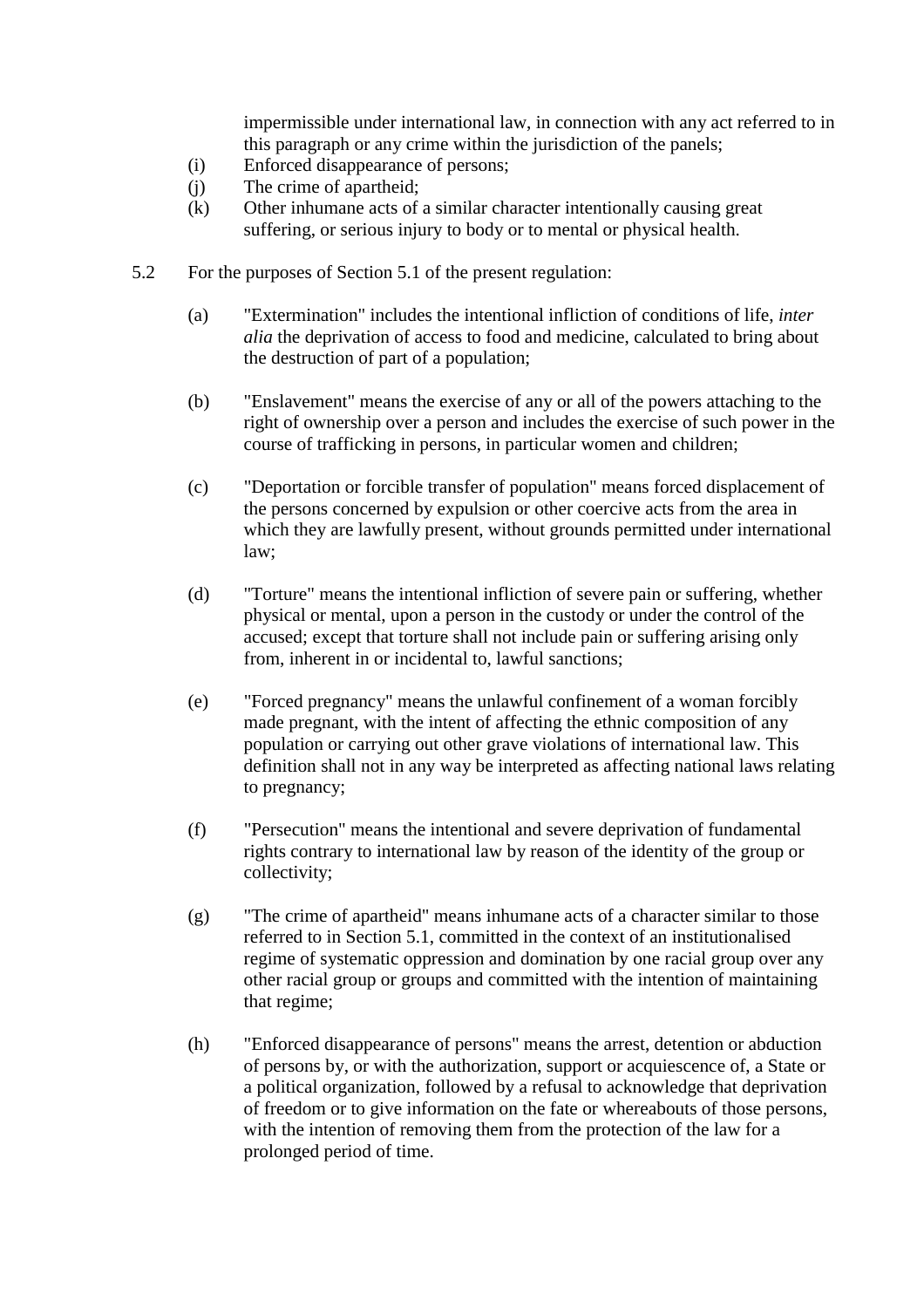5.3 For the purpose of the present regulation, the term "gender" refers to the two sexes, male and female, within the context of society. The term "gender" does not indicate any meaning different from the above.

#### Section 6 War crimes

- 6.1 For the purposes of the present regulation, "war crimes" means:
	- (a) Grave breaches of the Geneva Conventions of 12 August 1949, namely, any of the following acts against persons or property protected under the provisions of the relevant Geneva Convention:
		- (i) Wilful killing;
		- (ii) Torture or inhuman treatment, including biological experiments;
		- (iii) Wilfully causing great suffering, or serious injury to body or health;
		- (iv) Extensive destruction and appropriation of property, not justified by military necessity and carried out unlawfully and wantonly;
		- (v) Compelling a prisoner of war or other protected person to serve in the forces of a hostile Power;
		- (vi) Wilfully depriving a prisoner of war or other protected person of the rights of fair and regular trial;
		- (vii) Unlawful deportation or transfer or unlawful confinement;
		- (viii) Taking of hostages.
	- (b) Other serious violations of the laws and customs applicable in international armed conflict, within the established framework of international law, namely, any of the following acts:
		- (i) Intentionally directing attacks against the civilian population as such or against individual civilians not taking direct part in hostilities;
		- (ii) Intentionally directing attacks against civilian objects, that is, objects which are not military objectives;
		- (iii) Intentionally directing attacks against personnel, installations, material, units or vehicles involved in a humanitarian assistance or peacekeeping mission in accordance with the Charter of the United Nations, as long as they are entitled to the protection given to civilians or civilian objects under the international law of armed conflict;
		- (iv) Intentionally launching an attack in the knowledge that such attack will cause incidental loss of life or injury to civilians or damage to civilian objects or widespread, long-term and severe damage to the natural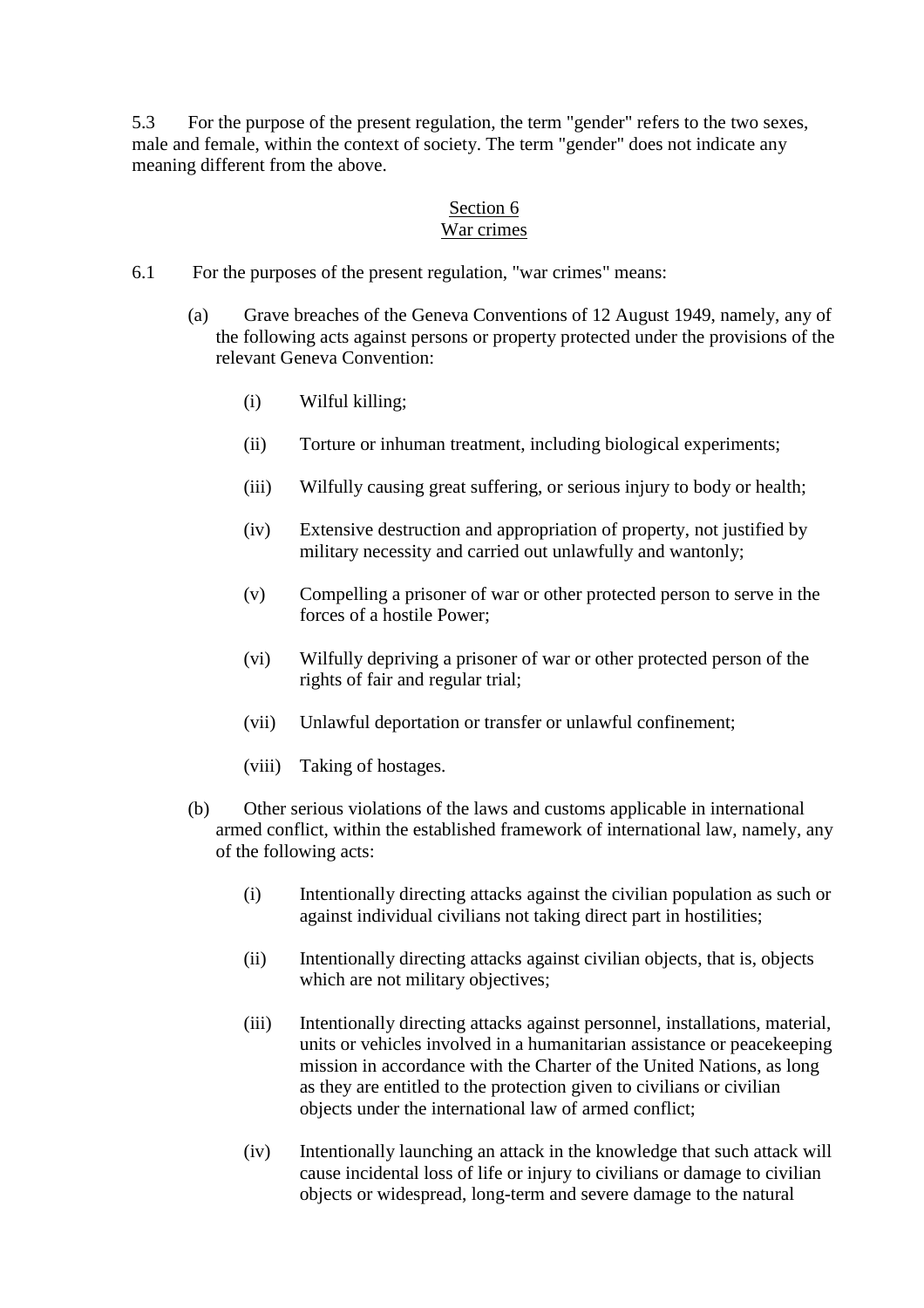environment which would be clearly excessive in relation to the concrete and direct overall military advantage anticipated;

- (v) Attacking or bombarding, by whatever means, towns, villages, dwellings or buildings which are undefended and which are not military objectives;
- (vi) Killing or wounding a combatant who, having laid down his arms or having no longer means of defence, has surrendered at discretion;
- (vii) Making improper use of a flag of truce, of the flag or of the military insignia and uniform of the enemy or of the United Nations, as well as of the distinctive emblems of the Geneva Conventions, resulting in death or serious personal injury;
- (viii) The transfer, directly or indirectly, by the Occupying Power of parts of its own civilian population into the territory it occupies, or the deportation or transfer of all or parts of the population of the occupied territory within or outside this territory;
- (ix) Intentionally directing attacks against buildings dedicated to religion, education, art, science or charitable purposes, historic monuments, hospitals and places where the sick and wounded are collected, provided they are not military objectives;
- (x) Subjecting persons who are in the power of an adverse party to physical mutilation or to medical or scientific experiments of any kind which are neither justified by the medical, dental or hospital treatment of the person concerned nor carried out in his or her interest, and which cause death to or seriously endanger the health of such person or persons;
- (xi) Killing or wounding treacherously individuals belonging to the hostile nation or army;
- (xii) Declaring that no quarter will be given;
- (xiii) Destroying or seizing the enemy's property unless such destruction or seizure be imperatively demanded by the necessities of war;
- (xiv) Declaring abolished, suspended or inadmissible in a court of law the rights and actions of the nationals of the hostile party;
- (xv) Compelling the nationals of the hostile party to take part in the operations of war directed against their own country, even if they were in the belligerent's service before the commencement of the war;
- (xvi) Pillaging a town or place, even when taken by assault;
- (xvii) Employing poison or poisoned weapons;
- (xviii) Employing asphyxiating, poisonous or other gases, and all analogous liquids, materials or devices;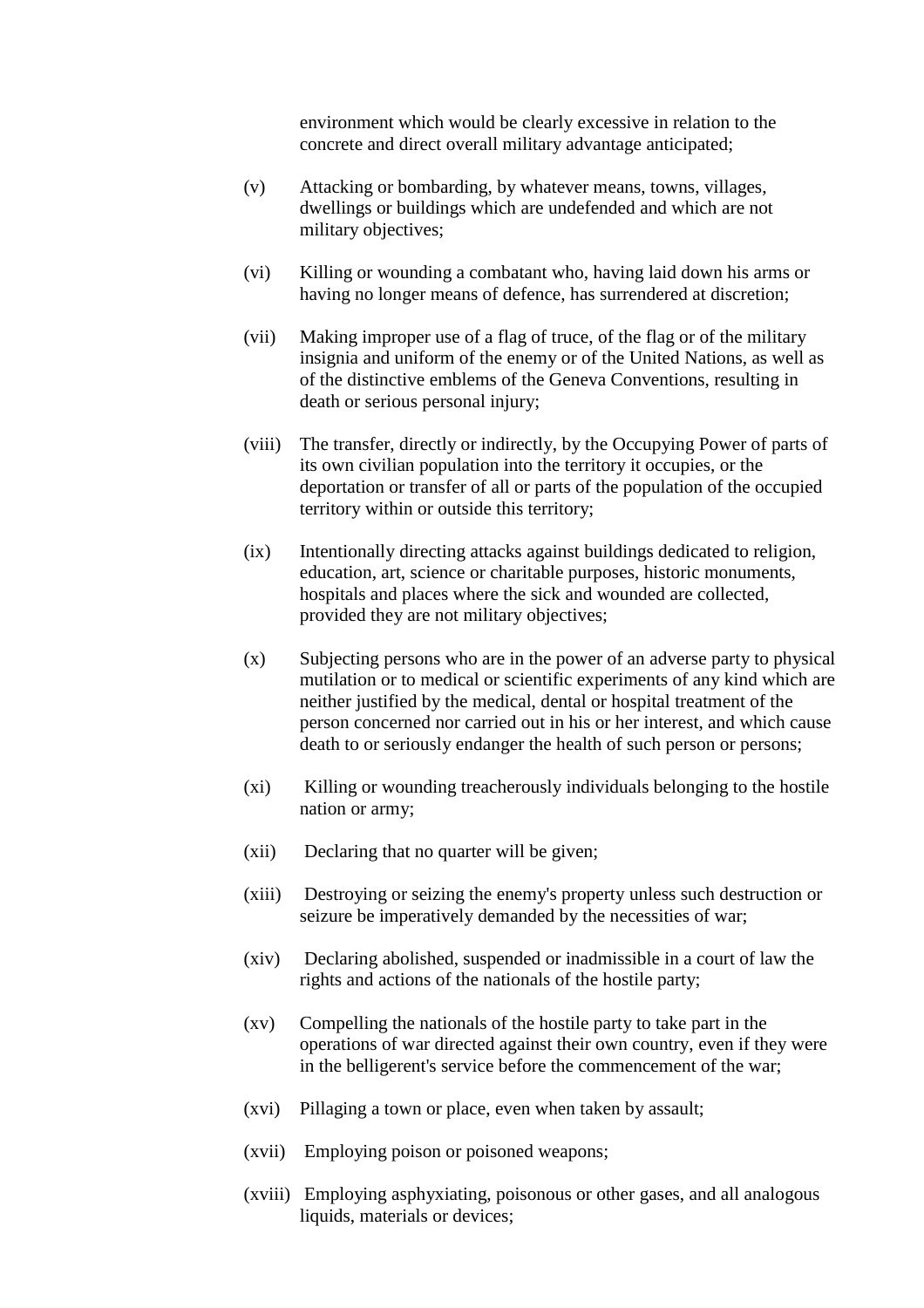- (xix) Employing bullets which expand or flatten easily in the human body, such as bullets with a hard envelope which does not entirely cover the core or is pierced with incisions;
- (xx) Employing weapons, projectiles and material and methods of warfare which are of a nature to cause superfluous injury or unnecessary suffering or which are inherently indiscriminate in violation of the international law of armed conflict;
- (xxi) Committing outrages upon personal dignity, in particular humiliating and degrading treatment;
- (xxii) Committing rape, sexual slavery, enforced prostitution, forced pregnancy, as defined in Section 5.2 (e) of the present regulation, enforced sterilization, or any other form of sexual violence also constituting a grave breach of the Geneva Conventions;
- (xxiii) Utilizing the presence of a civilian or other protected person to render certain points, areas or military forces immune from military operations;
- (xxiv) Intentionally directing attacks against buildings, material, medical units and transport, and personnel using the distinctive emblems of the Geneva Conventions in conformity with international law;
- (xxv) Intentionally using starvation of civilians as a method of warfare by depriving them of objects indispensable to their survival, including wilfully impeding relief supplies as provided for under the Geneva Conventions;
- (xxvi) Conscripting or enlisting children under the age of fifteen years into the national armed forces or using them to participate actively in hostilities.

(c) In the case of an armed conflict not of an international character, serious violations of Article 3 common to the four Geneva Conventions of 12 August 1949, namely, any of the following acts committed against persons taking no active part in the hostilities, including members of armed forces who have laid down their arms and those placed *hors de combat* by sickness, wounds, detention or any other cause:

- (i) Violence to life and person, in particular murder of all kinds, mutilation, cruel treatment and torture;
- (ii) Committing outrages upon personal dignity, in particular humiliating and degrading treatment;
- (iii) Taking of hostages;
- (iv) The passing of sentences and the carrying out of executions without previous judgement pronounced by a regularly constituted court, affording all judicial guarantees which are generally recognized as indispensable.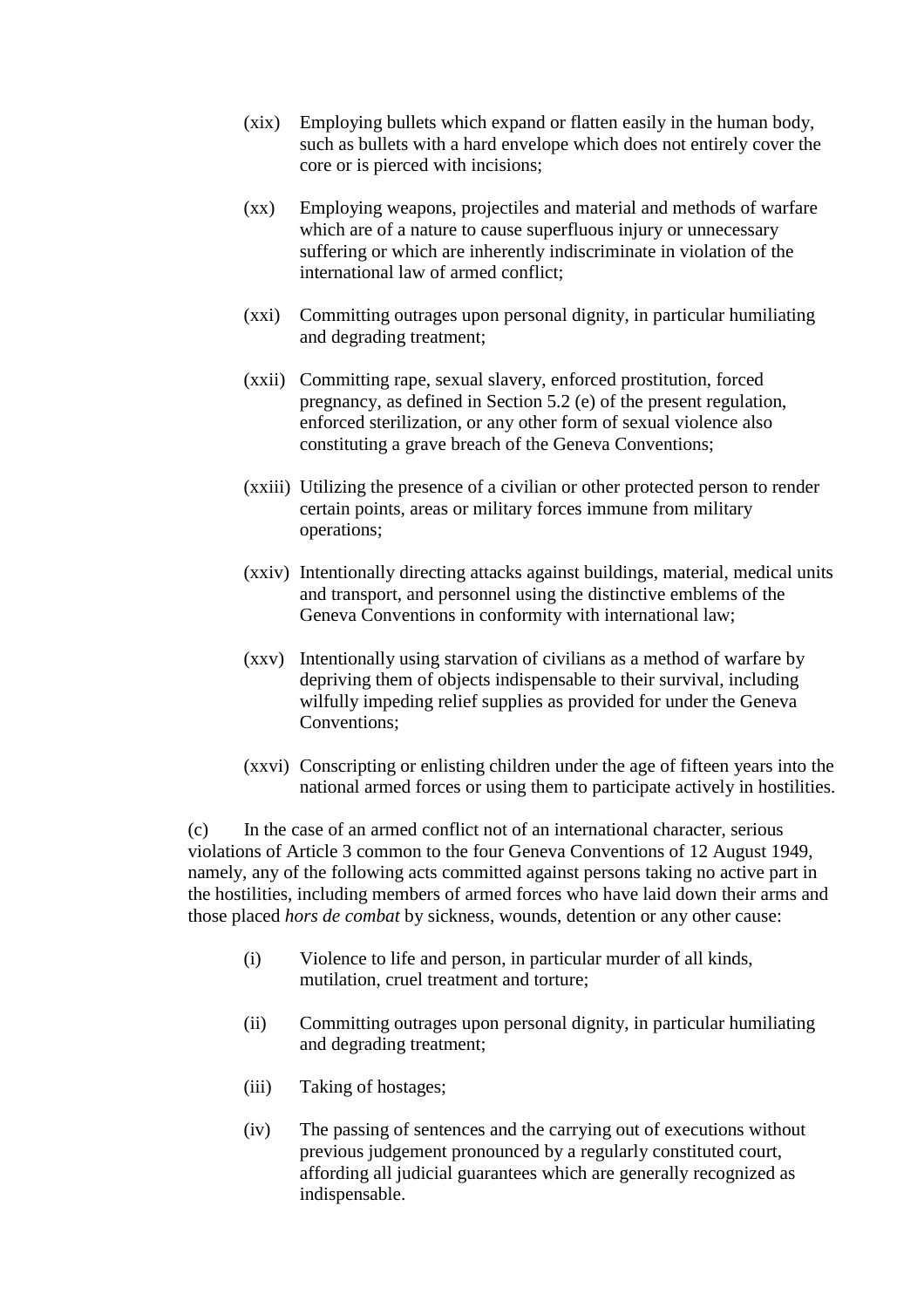(d) Section 6.1 (c) of the present regulation applies to armed conflicts not of an international character and thus does not apply to situations of internal disturbances and tensions, such as riots, isolated and sporadic acts of violence or other acts of a similar nature.

(e) Other serious violations of the laws and customs applicable in armed conflicts not of an international character, within the established framework of international law, namely, any of the following acts:

- (i) Intentionally directing attacks against the civilian population as such or against individual civilians not taking direct part in hostilities;
- (ii) Intentionally directing attacks against buildings, material, medical units and transport, and personnel using the distinctive emblems of the Geneva Conventions in conformity with international law;
- (iii) Intentionally directing attacks against personnel, installations, material, units or vehicles involved in a humanitarian assistance or peacekeeping mission in accordance with the Charter of the United Nations, as long as they are entitled to the protection given to civilians or civilian objects under the international law of armed conflict;
- (iv) Intentionally directing attacks against buildings dedicated to religion, education, art, science or charitable purposes, historic monuments, hospitals and places where the sick and wounded are collected, provided they are not military objectives;
- (v) Pillaging a town or place, even when taken by assault;
- (vi) Committing rape, sexual slavery, enforced prostitution, forced pregnancy, as defined in Section 5.2 (e) of the present regulation, enforced sterilization, and any other form of sexual violence also constituting a serious violation of Article 3 common to the four Geneva Conventions;
- (vii) Conscripting or enlisting children under the age of fifteen years into armed forces or groups or using them to participate actively in hostilities;
- (viii) Ordering the displacement of the civilian population for reasons related to the conflict, unless the security of the civilians involved or imperative military reasons so demand;
- (ix) Killing or wounding treacherously a combatant adversary;
- (x) Declaring that no quarter will be given;
- (xi) Subjecting persons who are in the power of another party to the conflict to physical mutilation or to medical or scientific experiments of any kind which are neither justified by the medical, dental or hospital treatment of the person concerned nor carried out in his or her interest,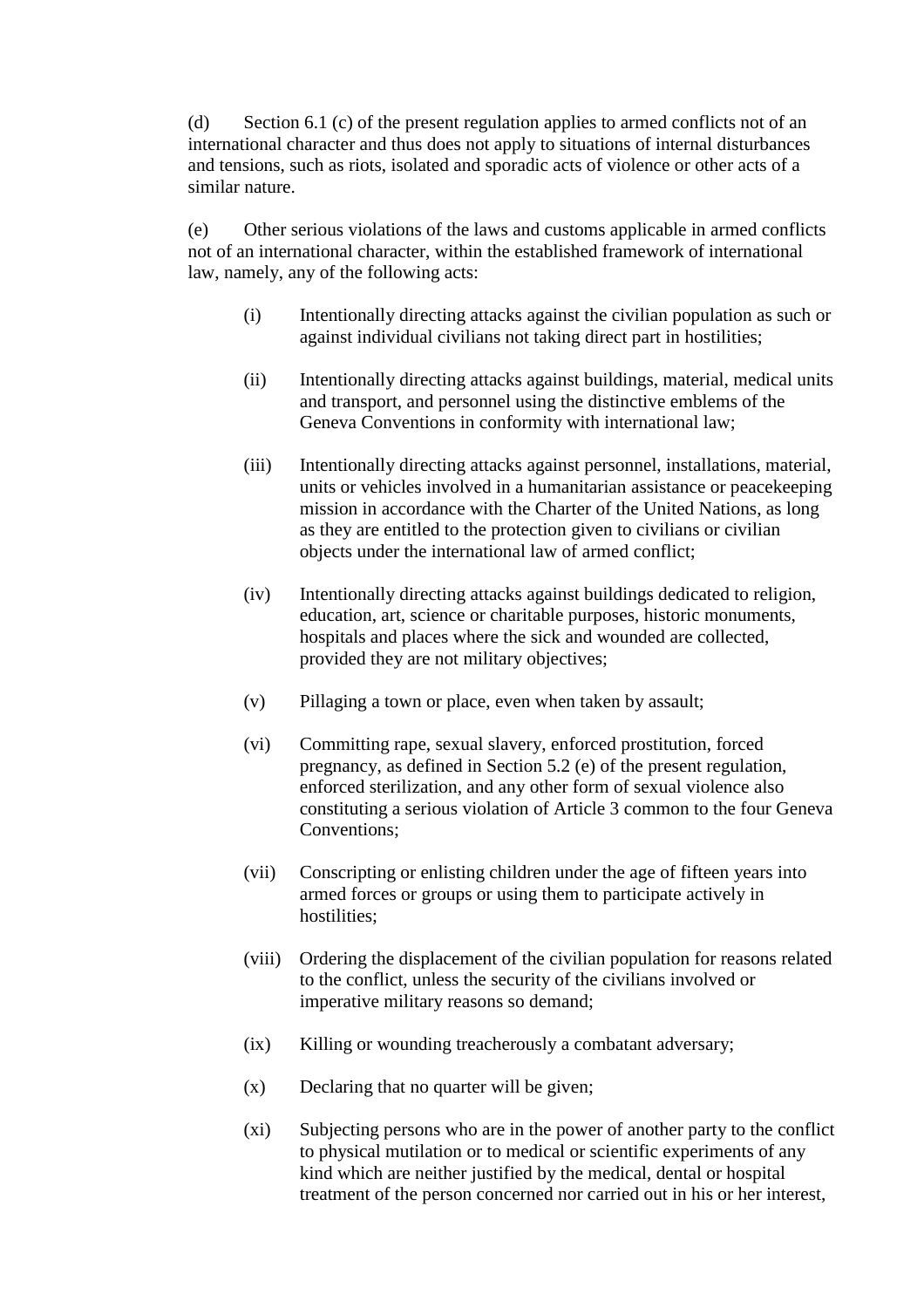and which cause death to or seriously endanger the health of such person or persons;

(xii) Destroying or seizing the property of an adversary unless such destruction or seizure be imperatively demanded by the necessities of the conflict;

(f) Section 6.1 (e) of the present regulation applies to armed conflicts not of an international character and thus does not apply to situations of internal disturbances and tensions, such as riots, isolated and sporadic acts of violence or other acts of a similar nature. It applies to armed conflicts that take place in the territory of a State when there is protracted armed conflict between governmental authorities and organized armed groups or between such groups.

6.2 Nothing in Section 6.1 (c) and (e) of the present regulation shall affect the responsibility of a Government to maintain or re-establish law and order in the State or to defend the unity and territorial integrity of the State, by all legitimate means.

### Section 7 Torture

7.1 For the purposes of the present regulation, torture means any act by which severe pain or suffering, whether physical or mental, is intentionally inflicted on a person for such purposes as obtaining from him/her or a third person information or a confession, punishing him/her for an act he/she or a third person has committed or is suspected of having committed, or humiliating, intimidating or coercing him/her or a third person, or for any reason based on discrimination of any kind. It does not include pain or suffering arising only from, inherent in or incidental to lawful sanctions.

7.2 This Section is without prejudice to any international instrument or national legislation which does or may contain provisions of wider application.

7.3 No exceptional circumstances whatsoever, whether a state of war or a threat of war, internal political instability or any other public emergency, may be invoked as a justification of torture.

# Section 8 Murder

For the purposes of the present regulation, the provisions of the applicable Penal Code in East Timor shall, as appropriate, apply.

### Section 9 Sexual Offences

For the purposes of the present regulation, the provisions of the applicable Penal Code in East Timor shall, as appropriate, apply.

# Section 10 **Penalties**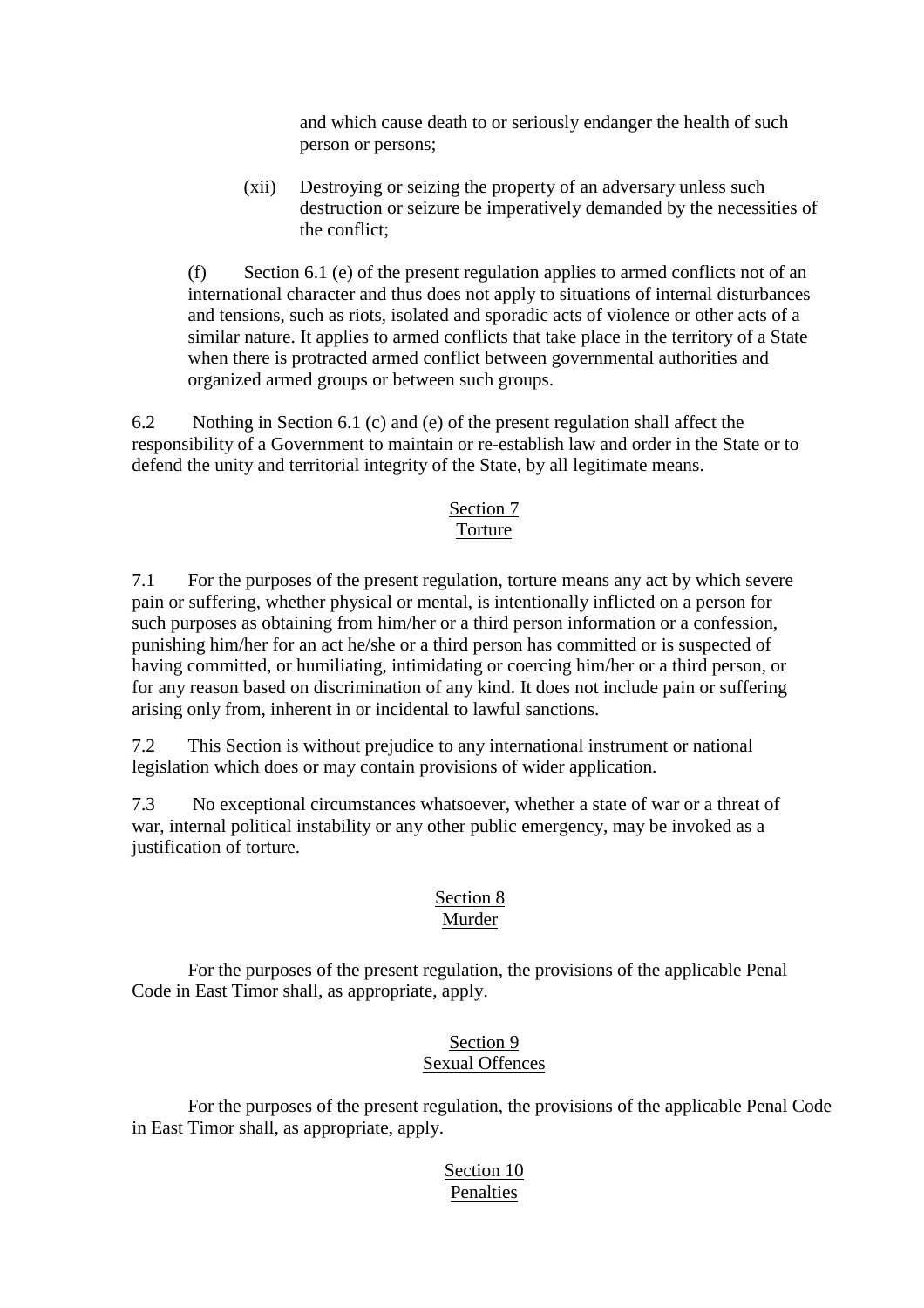10.1 A panel may impose one of the following penalties on a person convicted of a crime specified under Sections 4 to 7 of the present regulation:

- (a) Imprisonment for a specified number of years, which may not exceed a maximum of 25 years. In determining the terms of imprisonment for the crimes referred to in Sections 4 to 7 of the present regulation, the panel shall have recourse to the general practice regarding prison sentences in the courts of East Timor and under international tribunals; for the crimes referred to in Sections 8 and 9 of the present regulation, the penalties prescribed in the respective provisions of the applicable Penal Code in East Timor, shall apply.
- (b) A fine up to a maximum of US\$ 500,000.
- (c) A forfeiture of proceeds, property and assets derived directly or indirectly from the crime, without prejudice to the rights of *bona fide* third parties.

10.2 In imposing the sentences, the panel shall take into account such factors as the gravity of the offence and the individual circumstances of the convicted person.

10.3 In imposing a sentence of imprisonment, the panel shall deduct the time, if any, previously spent in detention due to an order of the panel or any other court in East Timor (for the same criminal conduct). The panel may deduct any time otherwise spent in detention in connection with the conduct (underlying the crime).

# III. General Principles of Criminal Law

### Section 11 *Ne bis in idem*

11.1 No person shall be tried before a panel established by the present regulation with respect to conduct (which formed the basis of crimes) for which the person has been convicted or acquitted by a panel.

11.2 No person shall be tried by another court (in East Timor) for a crime referred to in Sections 4 to 9 of the present regulation for which that person has already been convicted or acquitted by a panel.

11.3 No person who has been tried by another court for conduct also proscribed under Sections 4 to 9 of the present regulation shall be tried by a panel with respect to the same conduct unless the proceedings in the other court:

(a) Were for the purpose of shielding the person concerned from criminal responsibility for crimes within the jurisdiction of the panel; or

(b) Otherwise were not conducted independently or impartially in accordance with the norms of due process recognized by international law and were conducted in a manner which, in the circumstances, was inconsistent with an intent to bring the person concerned to justice.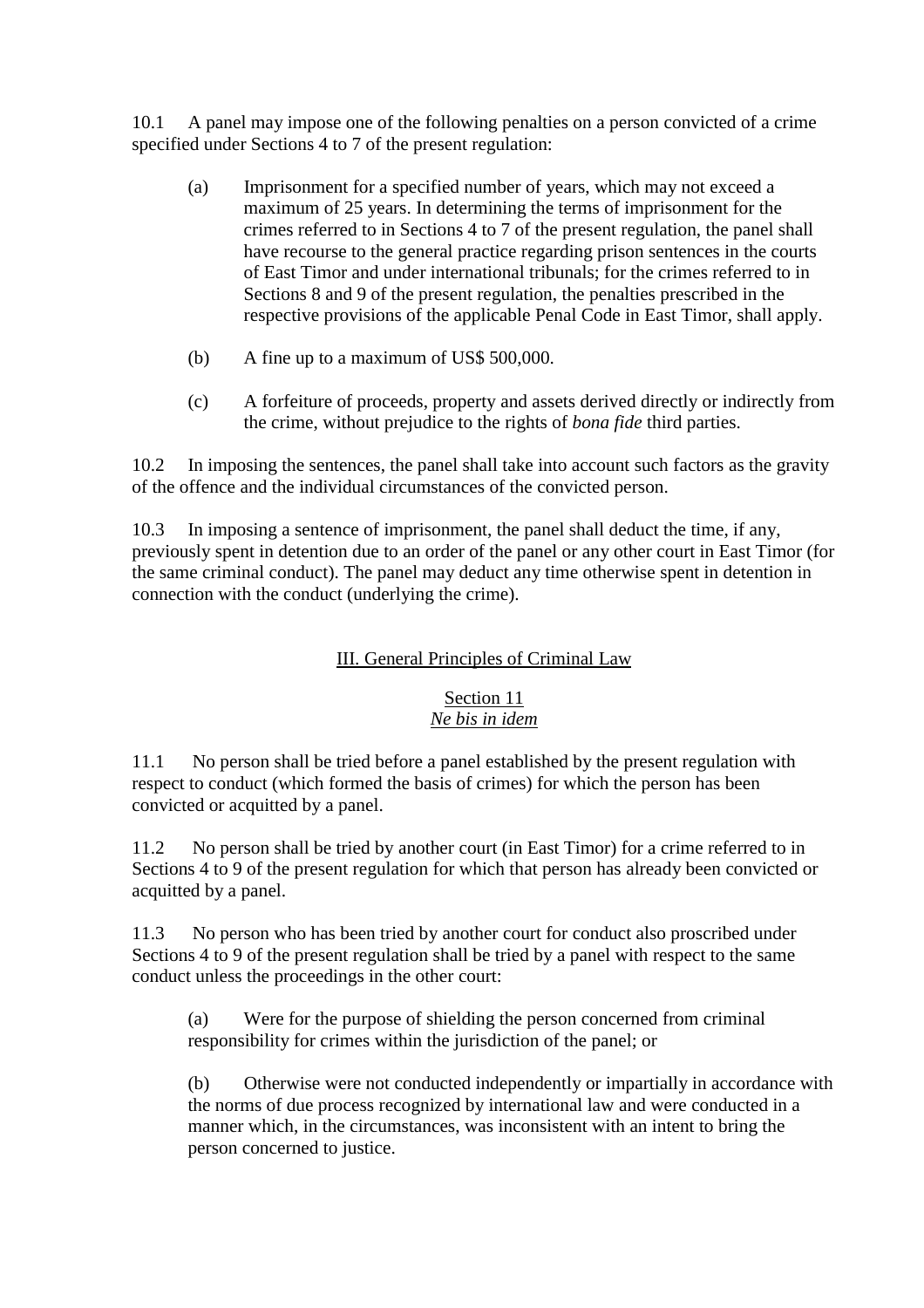### Section 12 *Nullum crimen sine lege*

12.1 A person shall not be criminally responsible under the present regulation unless the conduct in question constitutes, at the time it takes place, a crime under international law or the laws of East Timor.

12.2 The definition of a crime shall be strictly construed and shall not be extended by analogy. In case of ambiguity, the definition shall be interpreted in favour of the person being investigated, prosecuted or convicted.

12.3 The present Section shall not affect the characterization of any conduct as criminal under principles and rules of international law independently of the present regulation.

# Section 13

### *Nulla poena sine lege*

A person convicted by a panel may be punished only in accordance with the present regulation.

### Section 14 Individual criminal responsibility

 14.1 The panels shall have jurisdiction over natural persons pursuant to the present regulation.

14.2 A person who commits a crime within the jurisdiction of the panels shall be individually responsible and liable for punishment in accordance with the present regulation.

14.3 In accordance with the present regulation, a person shall be criminally responsible and liable for punishment for a crime within the jurisdiction of the panels if that person:

- (a) commits such a crime, whether as an individual, jointly with another or through another person, regardless of whether that other person is criminally responsible;
- (b) orders, solicits or induces the commission of such a crime which in fact occurs or is attempted;
- (c) for the purpose of facilitating the commission of such a crime, aids, abets or otherwise assists in its commission or its attempted commission, including providing the means for its commission;
- (d) in any other way contributes to the commission or attempted commission of such a crime by a group of persons acting with a common purpose. Such contribution shall be intentional and shall either:
	- (i) be made with the aim of furthering the criminal activity or criminal purpose of the group, where such activity or purpose involves the commission of a crime within the jurisdiction of the panels; or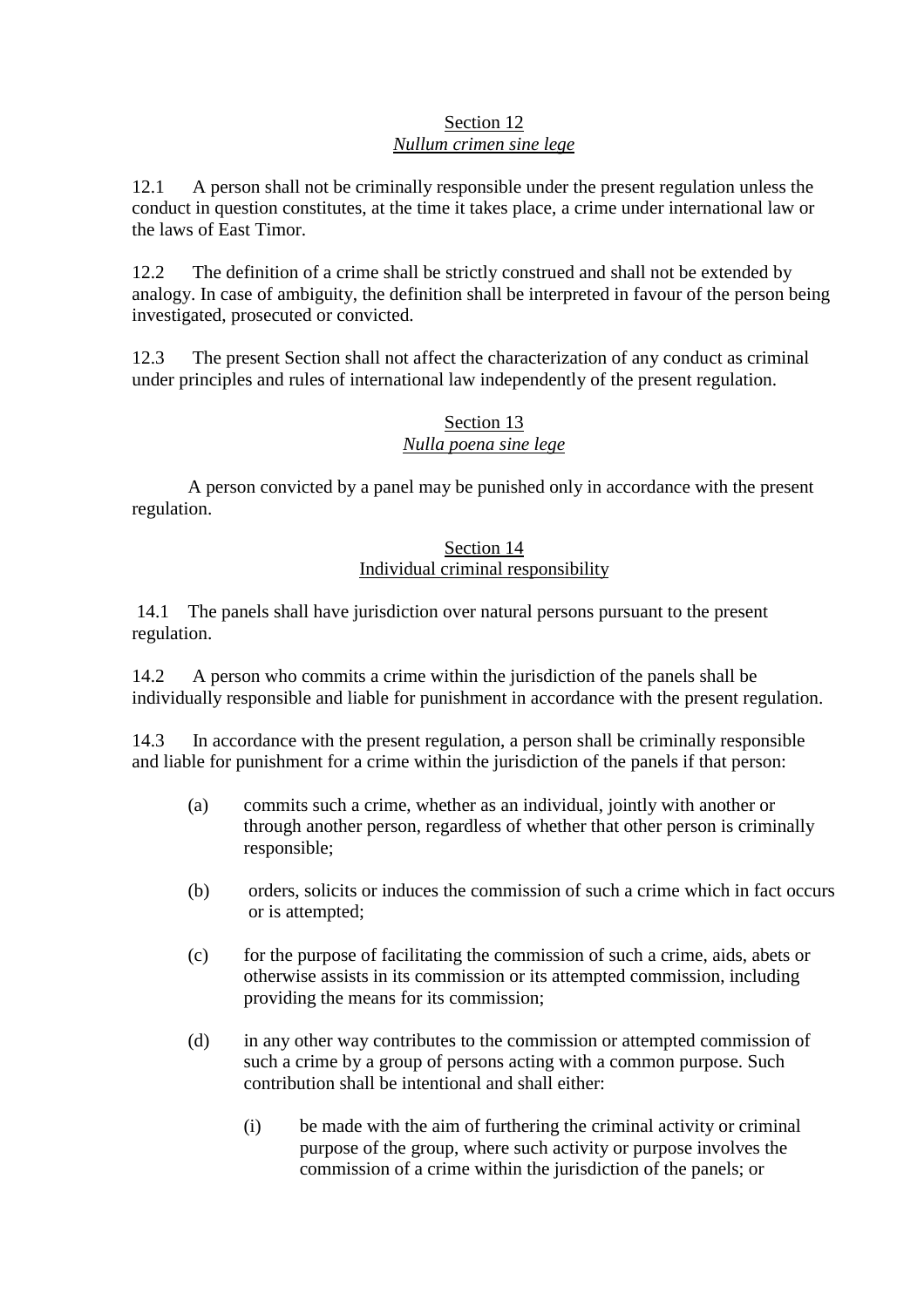- (ii) be made in the knowledge of the intention of the group to commit the crime;
- (e) in respect of the crime of genocide, directly and publicly incites others to commit genocide;
- (f) attempts to commit such a crime by taking action that commences its execution by means of a substantial step, but the crime does not occur because of circumstances independent of the person's intentions. However, a person who abandons the effort to commit the crime or otherwise prevents the completion of the crime shall not be liable for punishment under the present regulation for the attempt to commit that crime if that person completely and voluntarily gave up the criminal purpose.

### Section 15 Irrelevance of official capacity

15.1 The present regulation shall apply equally to all persons without any distinction based on official capacity. In particular, official capacity as a Head of State or Government, a member of a Government or parliament, an elected representative or a government official shall in no case exempt a person from criminal responsibility under the present regulation, nor shall it, in and of itself, constitute a ground for reduction of sentence.

15.2 Immunities or special procedural rules which may attach to the official capacity of a person, whether under national or international law, shall not bar the panels from exercising its jurisdiction over such a person.

### Section 16

### Responsibility of commanders and other superiors

In addition to other grounds of criminal responsibility under the present regulation for serious criminal offences referred to in Sections 4 to 7 of the present regulation, the fact that any of the acts referred to in the said Sections 4 to 7 was committed by a subordinate does not relieve his superior of criminal responsibility if he knew or had reason to know that the subordinate was about to commit such acts or had done so and the superior failed to take the necessary and reasonable measures to prevent such acts or to punish the perpetrators thereof.

### Section 17 Statute of limitations

17.1 The serious criminal offences under Section 10.1 (a), (b), (c) and (f) of UNTAET Regulation No. 2000/11 and under Sections 4 to 7 of the present regulation shall not be subject to any statute of limitations.

17.2 The serious criminal offences under Section 10.1 (d) to (e) of UNTAET Regulation No. 2000/11 and under Sections 8 to 9 of the present regulation shall be subject to applicable law.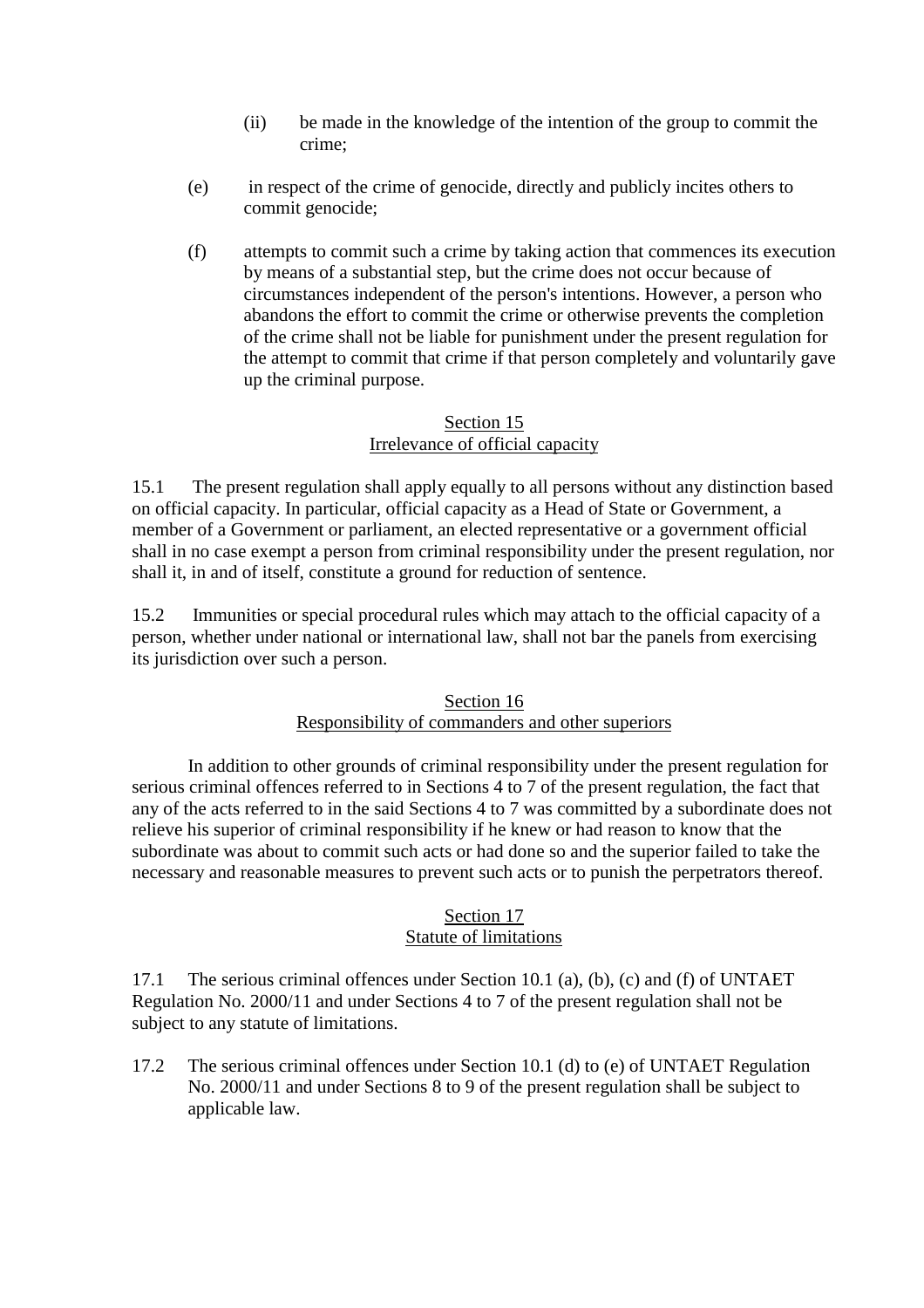### Section 18 Mental element

18.1 A person shall be criminally responsible and liable for punishment for a crime within the jurisdiction of the panels only if the material elements are committed with intent and knowledge.

18.2 For the purposes of the present Section, a person has "intent" where:

- (a) In relation to conduct, that person means to engage in the conduct;
- (b) In relation to a consequence, that person means to cause that consequence or is aware that it will occur in the ordinary course of events.

18.3 For the purposes of the present Section, "knowledge" means awareness that a circumstance exists or a consequence will occur in the ordinary course of events. "Know" and "knowingly" shall be construed accordingly.

# Section 19 Grounds for excluding criminal responsibility

19.1 A person shall not be criminally responsible if, at the time of that person's conduct:

(a) the person suffers from a mental disease or defect that destroys that person's capacity to appreciate the unlawfulness or nature of his or her conduct, or capacity to control his or her conduct to conform to the requirements of law;

(b) the person is in a state of intoxication that destroys that person's capacity to appreciate the unlawfulness or nature of his or her conduct, or capacity to control his or her conduct to conform to the requirements of law, unless the person has become voluntarily intoxicated under such circumstances that the person knew, or disregarded the risk, that, as a result of the intoxication, he or she was likely to engage in conduct constituting a crime within the jurisdiction of the panels;

(c) the person acts reasonably to defend himself or herself or another person or, in the case of war crimes, property which is essential for the survival of the person or another person or property which is essential for accomplishing a military mission, against an imminent and unlawful use of force in a manner proportionate to the degree of danger to the person or the other person or property protected. The fact that the person was involved in a defensive operation conducted by forces shall not in itself constitute a ground for excluding criminal responsibility under this subparagraph;

(d) the conduct which is alleged to constitute a crime within the jurisdiction of the panels has been caused by duress resulting from a threat of imminent death or of continuing or imminent serious bodily harm against that person or another person, and the person acts necessarily and reasonably to avoid this threat, provided that the person does not intend to cause a greater harm than the one sought to be avoided. Such a threat may either be:

- (i) made by other persons; or
- (ii) constituted by other circumstances beyond that person's control.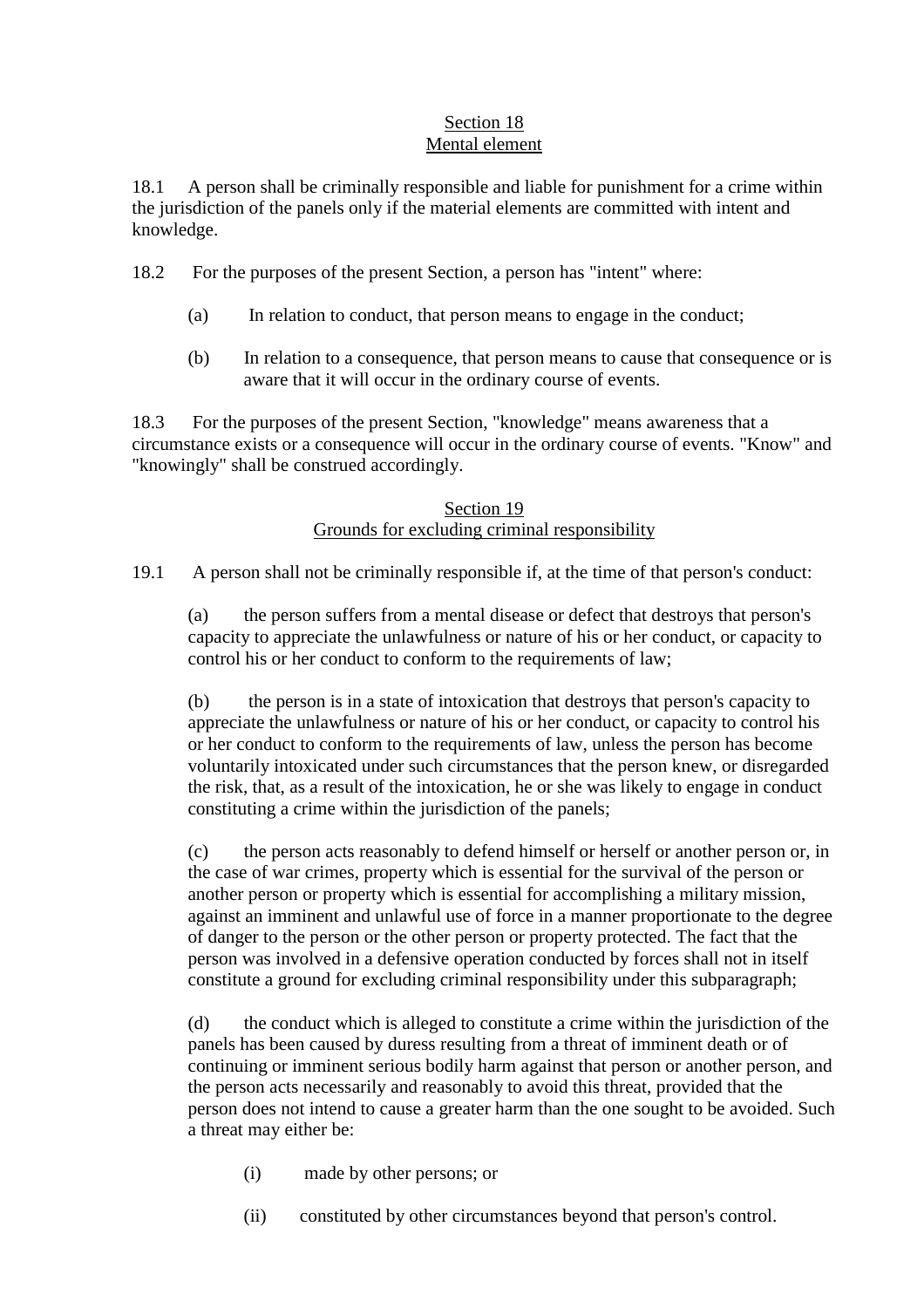19.2 The panel shall determine the applicability of the grounds for excluding criminal responsibility provided for in the present regulation to the case before it.

19.3 At trial, the panel may consider a ground for excluding criminal responsibility other than those referred to in Section 19.1 of the present regulation where such a ground is derived from applicable law. The procedures relating to the consideration of such a ground shall be provided for in an UNTAET directive.

### Section 20 Mistake of fact or mistake of law

20.1 A mistake of fact shall be a ground for excluding criminal responsibility only if it negates the mental element required by the crime.

20.2 A mistake of law as to whether a particular type of conduct is a crime within the jurisdiction of the panels shall not be a ground for excluding criminal responsibility. A mistake of law may, however, be a ground for excluding criminal responsibility if it negates the mental element required by such a crime, or as provided for in Section 21 of the present regulation.

### Section 21 Superior orders and prescription of law

The fact that an accused person acted pursuant to an order of a Government or of a superior shall not relieve him of criminal responsibility, but may be considered in mitigation of punishment if a panel determines that justice so requires.

# IV. Composition of the Panels and Procedure

# Section 22 Composition of the Panels

22.1 In accordance with Sections 9 and 10.3 of UNTAET Regulation No. 2000/11 the panels in the District Court of Dili shall be composed of two international judges and one East Timorese judge.

22.2 In accordance with Section 15 of UNTAET Regulation No. 2000/11 the panels in the Court of Appeal in Dili shall be composed of two international judges and one East Timorese judge. In cases of special importance or gravity a panel of five judges composed of three international and two East Timorese judges may be established.

### Section 23 Qualifications of Judges

23.1 The judges of the panels established within the District Court in Dili and the Court of Appeal in Dili shall be selected and appointed in accordance with UNTAET Regulation No. 1999/3, Section 10.3 of UNTAET Regulation No. 2000/11 and Sections 22 and 23 of the present regulation.